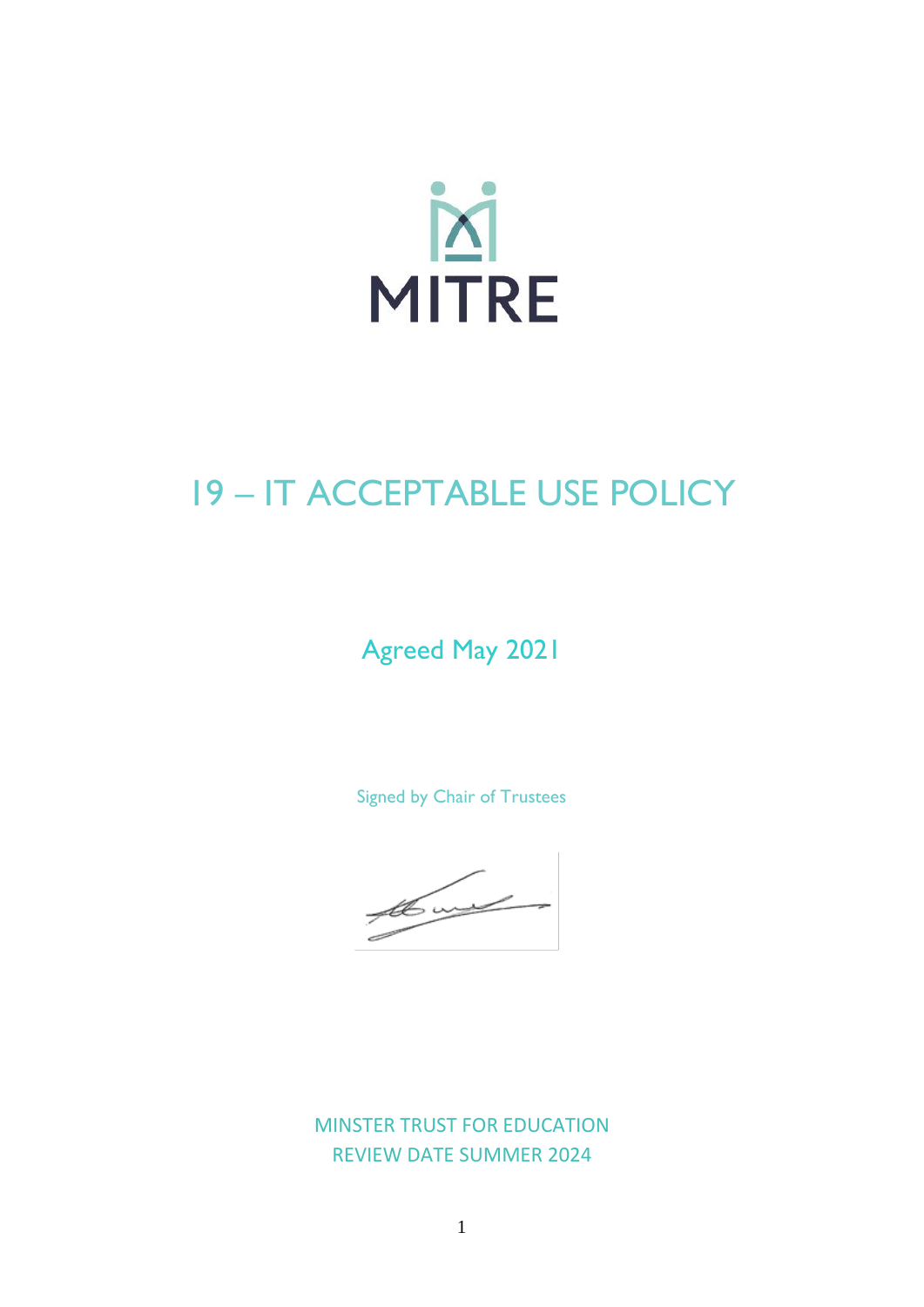# Table of Contents

| Appendix 3: Acceptable use agreement for staff, governors, volunteers and visitors  13 |  |
|----------------------------------------------------------------------------------------|--|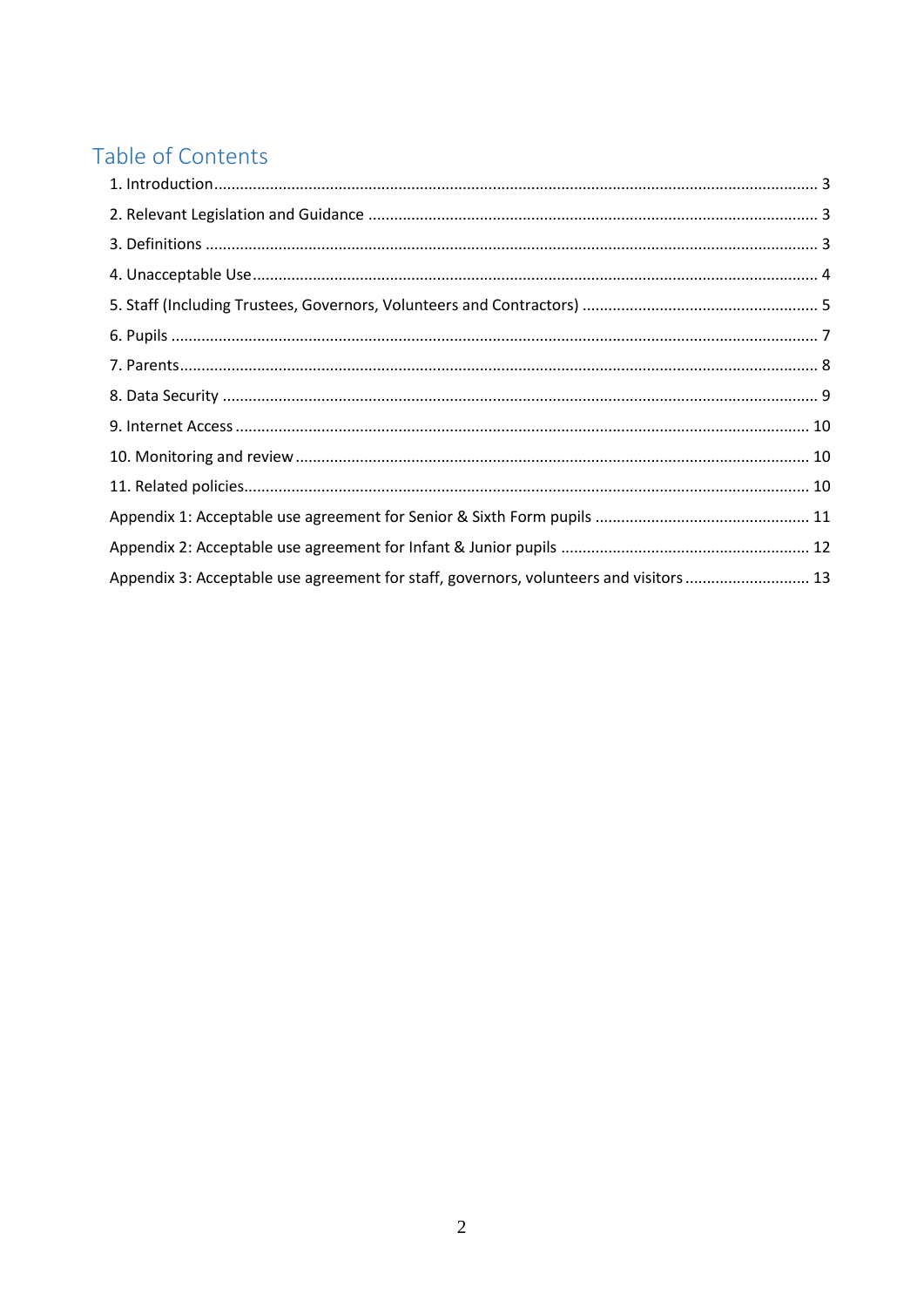# <span id="page-2-0"></span>1. Introduction

This policy aims to:

- Set guidelines and rules on the use of IT resources for staff, pupils, parents and governors;
- Establish clear expectations for the way all members of the school community engage with each other online;
- Support the Trust's policy on data protection, online safety and safeguarding;
- Prevent disruption to the School/Trust through the misuse, or attempted misuse, of ICT systems;
- Support school's in teaching pupils safe and effective internet and ICT use.

This policy covers all users across MITRE's IT facilities, including pupils, Trustees, staff, Governors, volunteers and visitors.

Breaches of this policy may be dealt with under the Minster Trust for Education disciplinary policy (see section 4.2).

# <span id="page-2-1"></span>2. Relevant Legislation and Guidance

This policy refers to, and complies with, the following legislation and guidance:

- [Data Protection Act 2018](http://www.legislation.gov.uk/ukpga/2018/12/contents/enacted)
- [The General Data Protection Regulation](https://eur-lex.europa.eu/legal-content/EN/TXT/HTML/?uri=CELEX:32016R0679)
- [Computer Misuse Act 1990](https://www.legislation.gov.uk/ukpga/1990/18/contents)
- [Human Rights Act 1998](https://www.legislation.gov.uk/ukpga/1998/42/contents)
- [The Telecommunications \(Lawful Business Practice\) \(Interception of Communications\) Regulations 2000](https://www.legislation.gov.uk/uksi/2000/2699/regulation/3/made)
- [Education Act 2011](http://www.legislation.gov.uk/ukpga/2011/21/section/2/enacted)
- [Freedom of Information Act 2000](https://www.legislation.gov.uk/ukpga/2000/36/contents)
- [The Education and Inspections Act 2006](https://www.legislation.gov.uk/ukpga/2006/40/part/7/chapter/1)
- [Keeping Children Safe in Education 2020](https://www.gov.uk/government/publications/keeping-children-safe-in-education--2)
- [Searching, screening and confiscation: advice for schools](https://www.gov.uk/government/publications/searching-screening-and-confiscation)

# <span id="page-2-2"></span>3. Definitions

- "ICT facilities": includes all facilities, systems and services including but not limited to network infrastructure, desktop computers, laptops, tablets, phones, music players or hardware, software, websites, web applications or services, and any device system or service which may become available in the future which is provided as part of the ICT service.
- "Users": anyone authorised by the school to use the ICT facilities.
- "Personal use": any use or activity not directly related to the users' employment, study or purpose.
- "Authorised personnel": employees authorised by the school to perform systems administration and/or monitoring of the ICT facilities.
- "Materials": files and data created using the ICT facilities including but not limited to documents, photographs, audio, video, printed output, web pages, social networking sites, and blogs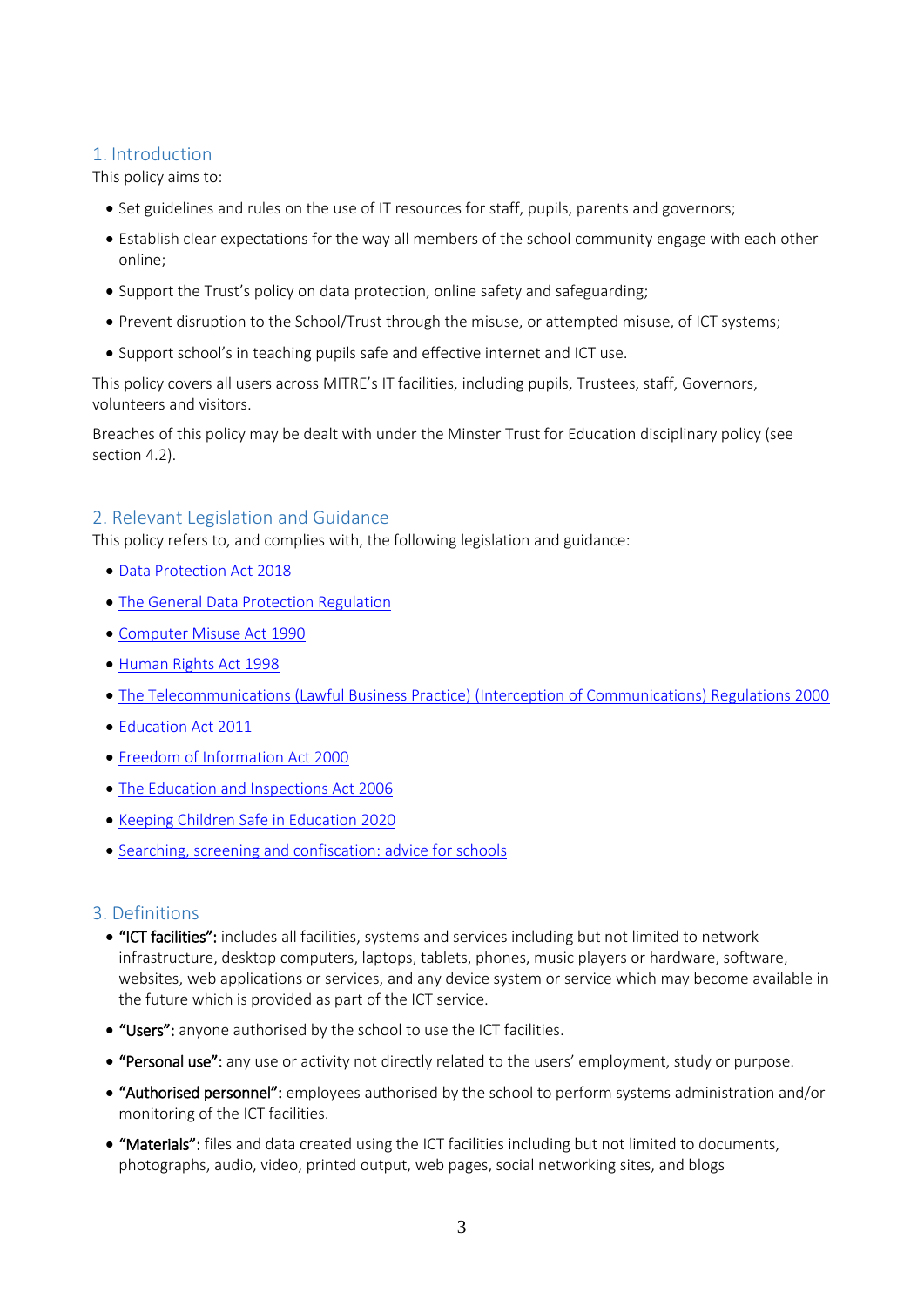- "Helpdesk": Minster Trust for Education's method to contact the IT team for raising, tracking and prioritising ICT support queries and any other ICT related queries, accessible via https://it.mitretrust.org.uk, itsupport@mitretrust.org.uk or 01636 551133.
- "Community": anyone associated with the Minster Trust for Education (governors, staff, pupils, volunteers, contractors and visitors, across all member school, academies or administrative units).

# <span id="page-3-0"></span>4. Unacceptable Use

The following is considered unacceptable use of the ICT facilities by any member of the MITRE community.

Unacceptable use of the ICT facilities includes:

- Using MITRE's IT facilities to breach intellectual property rights or copyright;
- Using MITRE's IT facilities to bully or harass someone else, or to promote unlawful discrimination;
- Breaching the School/Trust policies or procedures;
- Any illegal conduct, or statements which are deemed to be advocating illegal activity;
- Accessing, creating, storing, linking to or sending material that is pornographic, offensive, obscene or otherwise inappropriate;
- Activity which defames or disparages the school, or risks bringing the Trust into disrepute;
- Inappropriate sharing of confidential information or data about the Trust, its pupils, or other members of the MITRE community;
- Connecting any device to the MITRE's IT network without approval from authorised personnel;
- Setting up any software, applications or web services on MITRE's network without approval by authorised personnel, or creating or using any program, tool or item of software designed to interfere with the functioning of the ICT facilities, accounts or data;
- Gaining, or attempting to gain, access to restricted areas of the network, or to any password-protected information, without approval from authorised personnel;
- Allowing, encouraging, or enabling others to gain (or attempt to gain) unauthorised access to the school's or Trust's ICT facilities;
- Causing intentional damage to ICT facilities;
- Removing, deleting or disposing of ICT equipment, systems, programs or information without permission by authorised personnel;
- Causing a data breach by accessing, modifying, or sharing data (including personal data) to which a user is not supposed to have access, or without authorisation;
- Using inappropriate or offensive language;
- Promoting a private business, unless that business is directly related to the MITRE Trust operations;
- Using websites or mechanisms to bypass filtering mechanisms.

This is not an exhaustive list. MITRE reserves the right to amend this list at any time. The Head of IT will use their professional judgement to determine whether any act or behaviour not on the list above is considered unacceptable use of the school's or Trust's ICT facilities.

#### 4.1 Exceptions from unacceptable use

Where the use of IT facilities is required for a purpose that would otherwise be considered an unacceptable use, exemptions to the policy may be granted at the CEO/COO's discretion.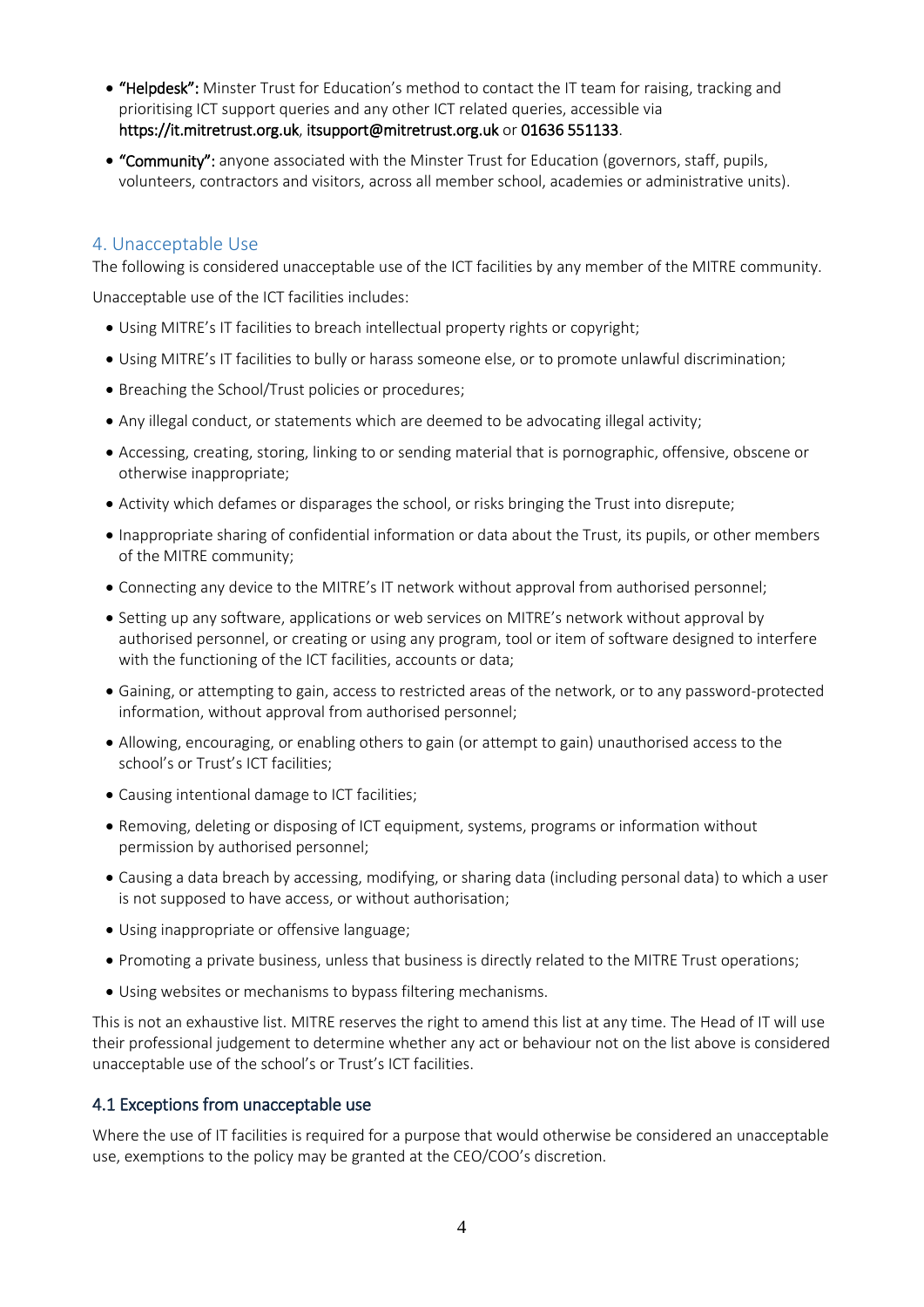In this event a request should be submitted to the IT Services Team (via the IT Services Helpdesk), detailing your situation and wait for further guidance.

#### 4.2 Sanctions

Pupils and staff who engage in any of the unacceptable activity listed above may face disciplinary action in line with the Minster Trust for Educations policies on disciplinary procedures or school behaviour.

Other sanctions include suspension of IT facilities on a temporary or permanent basis.

# <span id="page-4-0"></span>5. Staff (Including Trustees, Governors, Volunteers and Contractors)

#### 5.1 Access to school ICT facilities and materials

Minster Trust for Educations IT Services Team manages access to the school's and Trust's ICT facilities and materials for staff. That includes, but is not limited to:

- Computers, tablets and other devices;
- Access permissions for certain programmes or files.

Staff will be provided with unique log-in/account information and passwords that they must use when accessing ICT facilities.

Staff who have access to files they are not authorised to view or edit, or who need their access permissions updated or changed, should contact the MITRE's IT Services Team. A request should be raised via the helpdesk (itsupport@mitretrust.org.uk) detailing the access you currently have and the access you require.

# 5.1.1 Use of Phones and Email

Each member of staff will be provided with an email address.

This email account should be used for work purposes, a limited amount of personal use will be tolerated but any personal use must still adhere to this policy.

All work-related business should be conducted using the email address the school has provided.

Staff must not share their personal email addresses with parents and pupils, and must not send any workrelated materials using their personal email account.

Staff must take care with the content of all email messages, as incorrect or improper statements can give rise to claims for discrimination, harassment, defamation, breach of confidentiality or breach of contract.

Email messages are required to be disclosed in legal proceedings or in response to requests from individuals under the Data Protection Act 2018 in the same way as paper documents. Deletion from a user's inbox does not mean that an email cannot be recovered for the purposes of disclosure. All email messages should be treated as potentially retrievable.

Staff must take extra care when sending sensitive or confidential information by email. Any attachments containing sensitive or confidential information should be encrypted so that the information is only accessible by the intended recipient.

To send an encrypted email within Outlook, select the *Options* -> *Permissions* -> *Encrypt-Only* within an email window. Further guidance on how to send an encrypted email can be found in the IT Helpdesk article below.

• [Sending encrypted emails using Outlook : MITRE IT Services Portal \(helpdesk.mitretrust.org.uk\)](http://helpdesk.mitretrust.org.uk/support/solutions/articles/44001879240-sending-encrypted-emails-using-outlook)

If staff receive an email in error, the sender should be informed and the email deleted. If the email contains sensitive or confidential information, the user must not make use of that information or disclose that information.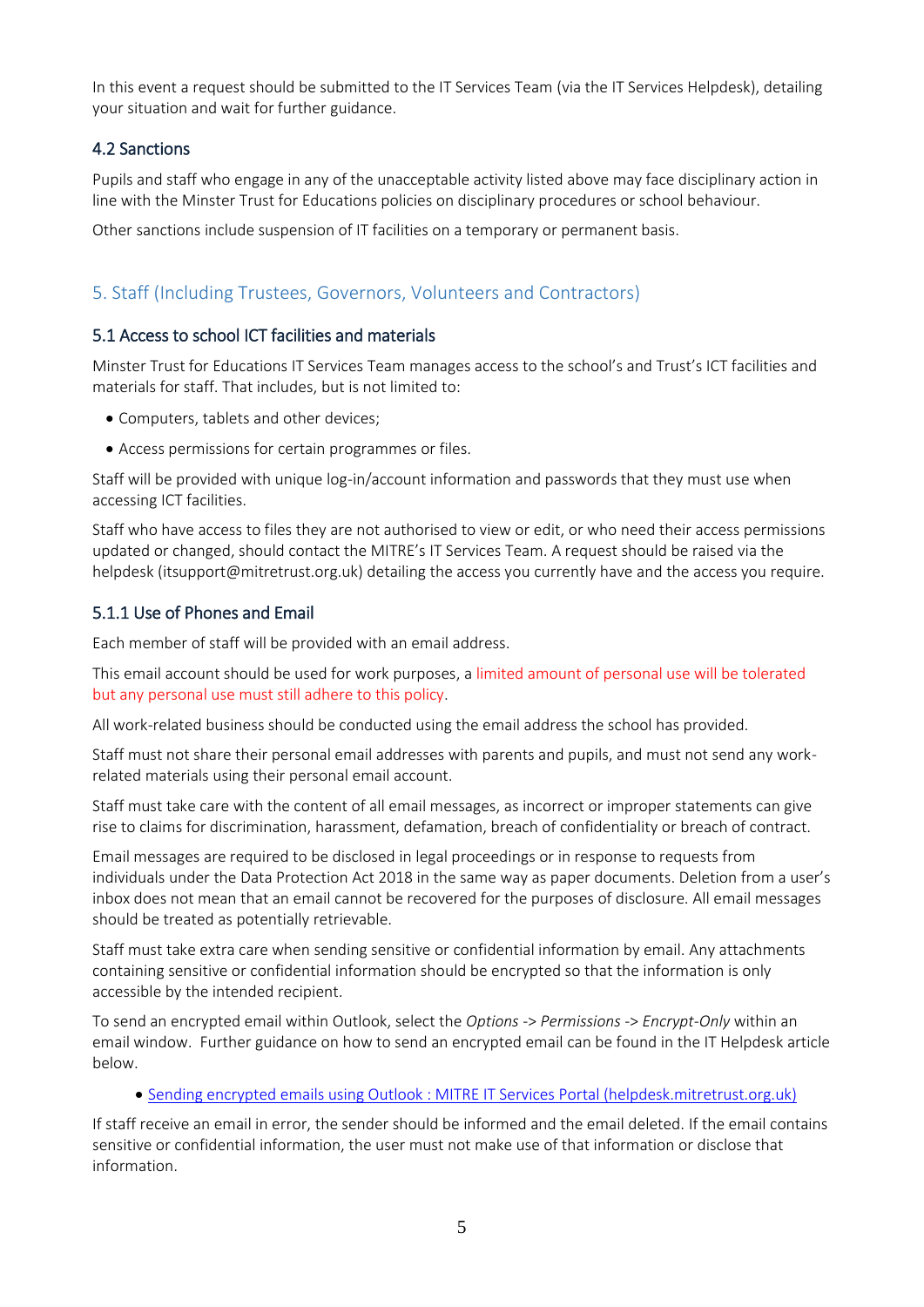If staff send an email in error which contains the personal information of another person, they must inform the assigned Data Protection Officer and Head of IT immediately and follow our data breach procedure.

Staff must not give their personal phone numbers to parents or pupils. Staff must use phones provided by the school to conduct all work-related business.

MITRE Issued phones must not be used for personal matters.

Staff who are provided with mobile phones as equipment for their role must abide by the same rules for ICT acceptable use as set out in section 4.

The School/Trust have the ability to record in-coming and out-going phone conversations. A given school may record all or select calls for the purpose of aiding administrators and safeguarding.

Staff who would like to record a phone conversation should speak to the IT Services Team to ascertain whether this functionality is available and has been authorised.

All non-standard recordings of phone conversations must be pre-approved, and consent obtained from all parties involved.

#### 5.2 Personal Use

Staff are permitted to occasionally use school ICT facilities for personal use subject to certain conditions set out below. Personal use of ICT facilities must not be overused or abused. The Head of IT or Head Teacher may withdraw permission for it at any time or restrict access at their discretion.

Personal use is permitted provided that such use:

- Does not take place during teaching hours/non-break time.
- Does not constitute 'unacceptable use', as defined in section 4
- Takes place when no pupils are present
- Does not interfere with their jobs, or prevent other staff or pupils from using the facilities for work or educational purposes

Staff may not use the school's ICT facilities to store personal non-work-related information or materials (such as music, videos, or photos).

Staff should be aware that use of ICT facilities for personal use may put personal communications within the scope of the school's ICT monitoring activities (see section 5.5).

Staff are also permitted to use their personal devices (such as mobile phones or tablets) in line with the school's mobile device policy.

Staff should be aware that personal use of ICT (even when not using school ICT facilities) can impact on their employment by, for instance putting personal details in the public domain, where pupils and parents could see them.

Staff should take care to follow the school's guidelines on social media (see appendix 1) and use of email (see section 5.1.1) to protect themselves online and avoid compromising their professional integrity.

#### 5.2.1 Personal Social Media Accounts

Members of staff should ensure that their use of social media, either for work or personal purposes, is appropriate at all times.

#### 5.3 Remote Access

We allow staff to remotely access selected IT systems and resources. Should you require remote access to an IT system or resource, please contact the MITRE IT Services team via the Helpdesk who will be able to assist you with detailing which services are available remotely and how to gain access.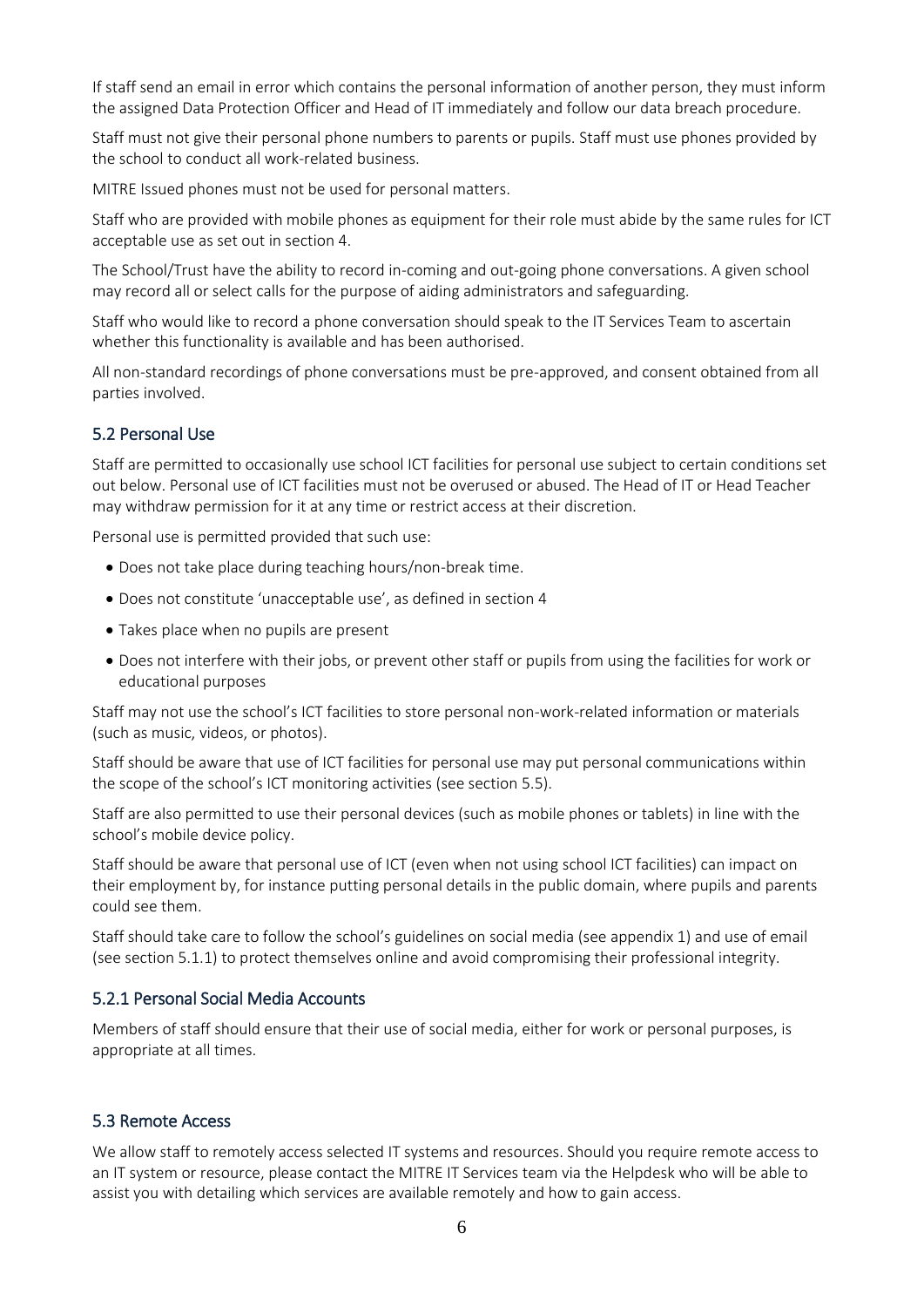Staff accessing ICT facilities and materials remotely must abide by the same rules as those accessing the facilities and materials on-site. Staff must be particularly vigilant if they use the ICT facilities outside the school/trust and take such precautions to protect the IT systems from viruses or compromising system security.

Our ICT facilities contain information which is confidential and/or subject to data protection legislation. Such information must be treated with extreme care and in accordance with our data protection policy.

#### 5.4 School Social Media Accounts

Social media accounts representing the School/Trust must approved by the senior management team prior to creation. Staff members who have not been authorised to manage, or post to the account, must not access, or attempt to access the account.

Minster Trust for Education has guidelines for what can and cannot be posted on its social media accounts. Those who are authorised to manage the account must ensure they abide by these guidelines at all times.

The IT Services Team must be provided access to said social media accounts for the purpose of removing content and manging permissions as directed by the senior management team.

#### 5.5 Monitoring of ICT Infrastructure

Minster Trust for Education reserves the right to monitor the use of its ICT facilities and networks. This includes, but is not limited to, monitoring of:

- Internet sites visited
- Bandwidth usage
- Email accounts
- Telephone calls
- User activity/access logs
- Any other electronic communications

Only authorised IT Services Team members may access, monitor, intercept, record and disclose the above, to the extent permitted by law as directed by the Head of IT. Only authorised staff may view data obtained by the IT Services Team members, under direction of the Trust's senior management team

MITRE monitors ICT use in order to:

- Obtain information related to school and Trust business
- Investigate compliance with policies, procedures and standards
- Ensure effective ICT operation
- Conduct training or quality control exercises
- Prevent or detect crime
- Comply with a subject access request, Freedom of Information Act request, or any other legal obligation

#### <span id="page-6-0"></span>6. Pupils

#### 6.1 Access to ICT facilities

Students will be provided with unique log-in/account information and passwords that they must use when accessing ICT facilities.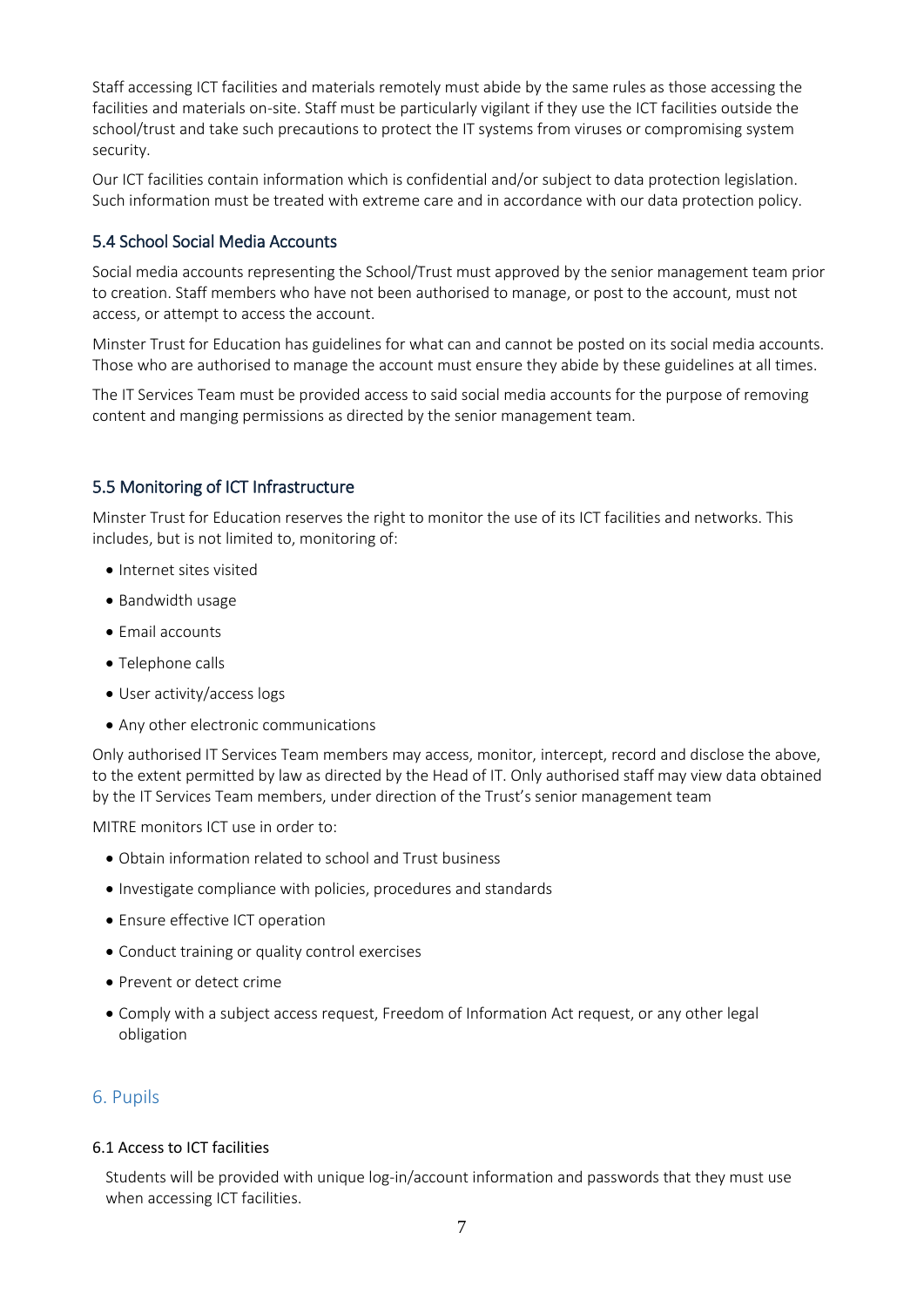Computers or any specialist ICT equipment, such as that used for music or design and technology must only be used under the supervision of staff.

#### 6.2 Search and deletion

Under the Education Act 2011, and in line with the Department for Education's [guidance on searching,](https://www.gov.uk/government/publications/searching-screening-and-confiscation)  [screening and confiscation](https://www.gov.uk/government/publications/searching-screening-and-confiscation), the school has the right to search pupils' phones, computers or other devices for pornographic images or any other data or items banned under Trust/school rules or legislation.

The Trust/school can, and will, delete files and data found on searched devices if we believe the data or file has been, or could be, used to disrupt teaching or break the school's rules.

#### 6.3 Unacceptable use of ICT and the Internet Outside of School

The school will sanction pupils, in line with the school's behaviour policy and/or section 4.2, if a pupil engages in any of the following at any time (even if they are not on school premises):

- Using ICT or the internet to breach intellectual property rights or copyright:
- Using ICT or the internet to bully or harass someone else, or to promote unlawful discrimination;
- Breaching the school's policies or procedures;
- Any illegal conduct, or statements which are deemed to be advocating illegal activity;
- Accessing, creating, storing, linking to or sending material that is pornographic, offensive, obscene or otherwise inappropriate;
- Activity which defames or disparages the school/Trust, or risks bringing the school/Trust into disrepute;
- Sharing confidential information about the school, other pupils, or other members of the school community;
- Gaining or attempting to gain access to restricted areas of the network, or to any password protected information, without approval from authorised personnel;
- Allowing, encouraging, or enabling others to gain (or attempt to gain) unauthorised access to the school's ICT facilities;
- Causing intentional damage to ICT facilities or materials;
- Causing a data breach by accessing, modifying, or sharing data (including personal data) to which a user is not supposed to have access, or without authorisation;
- Using inappropriate or offensive language.

# <span id="page-7-0"></span>7. Parents

#### 7.1 Access to ICT facilities and materials

Parents do not have access to the school's/Trust's ICT facilities as a matter of course.

However, parents working for, or with, the school/Trust in an official capacity (for instance, as a volunteer or as a member of the PTA) may be granted an appropriate level of access, or be permitted to use the ICT facilities at the headteacher's/Head of IT's discretion.

Where parents are granted access in this way, they must abide by this policy as it applies to staff.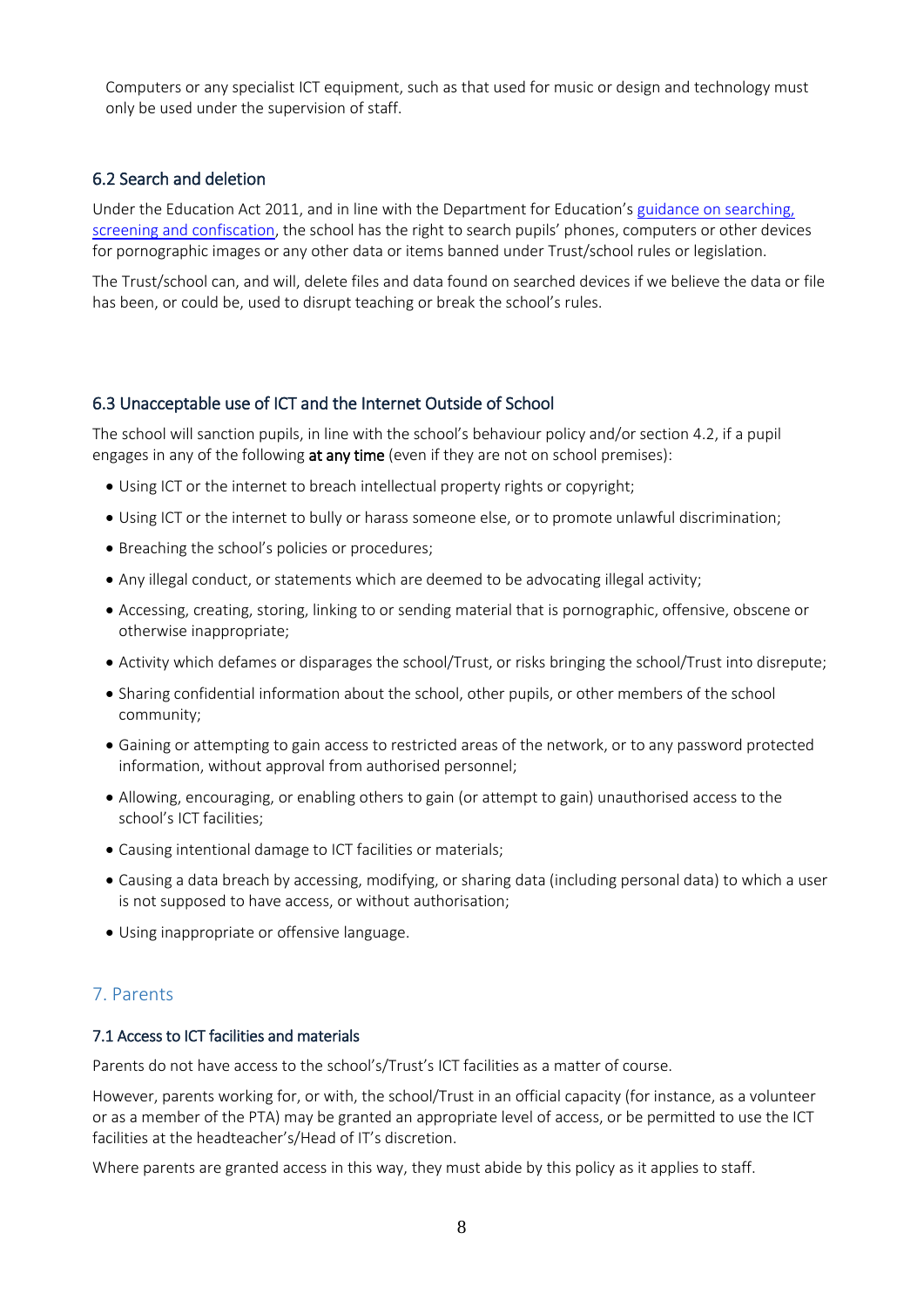#### <span id="page-8-0"></span>8. Data Security

The Trust takes steps to protect the security of its computing resources, data and user accounts. However, the Trust cannot guarantee security. Staff, pupils, parents and others who use the ICT facilities should use safe computing practices at all times.

#### 8.1 Passwords

All users of the ICT facilities should set strong passwords for their accounts and keep these passwords secure.

Users are responsible for the security of their passwords and accounts, and for setting permissions for accounts and files they control.

Members of staff or pupils who disclose account or password information may face disciplinary action. Parents or volunteers who disclose account or password information may have their access rights revoked.

When selecting a password, we request the following are taken into considering:

- Don't use a password that is the same or similar to one you use on any other websites;
- Don't use a single word, for example, *password*, or a commonly-used phrase;
- Make passwords hard to guess, even by those who know a lot about you, such as the names and birthdays of your friends and family, your favourite bands, and phrases you like to use.

#### 8.2 Software Updates, Firewalls, and Anti-Virus Software

All of the ICT devices that support software updates, security updates, and anti-virus products will be configured to perform such updates regularly or automatically.

Users must not circumvent or make any attempt to circumvent the administrative, physical and technical safeguards we implement and maintain to protect personal data and the ICT facilities.

Any personal devices using MITRE's network must all be configured in this way.

#### 8.3 Data Protection

All personal data must be processed and stored in line with data protection regulations and the Trust's data protection policy.

MITRE's data protection policy can be found on our website under [Key Documents.](https://www.mitretrust.org.uk/keydocuments)

#### 8.4 Access to Facilities and Materials

All users of the IT facilities will have clearly defined access rights to school systems, files and devices.

These access rights are managed by MITRE's IT Services Team.

Users should not access, or attempt to access, systems, files or devices to which they have not been granted access. If access is provided in error, or if something a user should not have access to is shared with them, they should alert the IT Services Team via the Helpdesk immediately.

Users should always log out of systems and lock their equipment when they are not in use to avoid any unauthorised access. Equipment and systems should always be logged out of and closed down completely at the end of each working day.

#### 8.5 Encryption

The School/Trust ensures that its devices and systems have an appropriate level of encryption.

The use of removable storage is not permitted unless specifically authorised by the IT Services Team.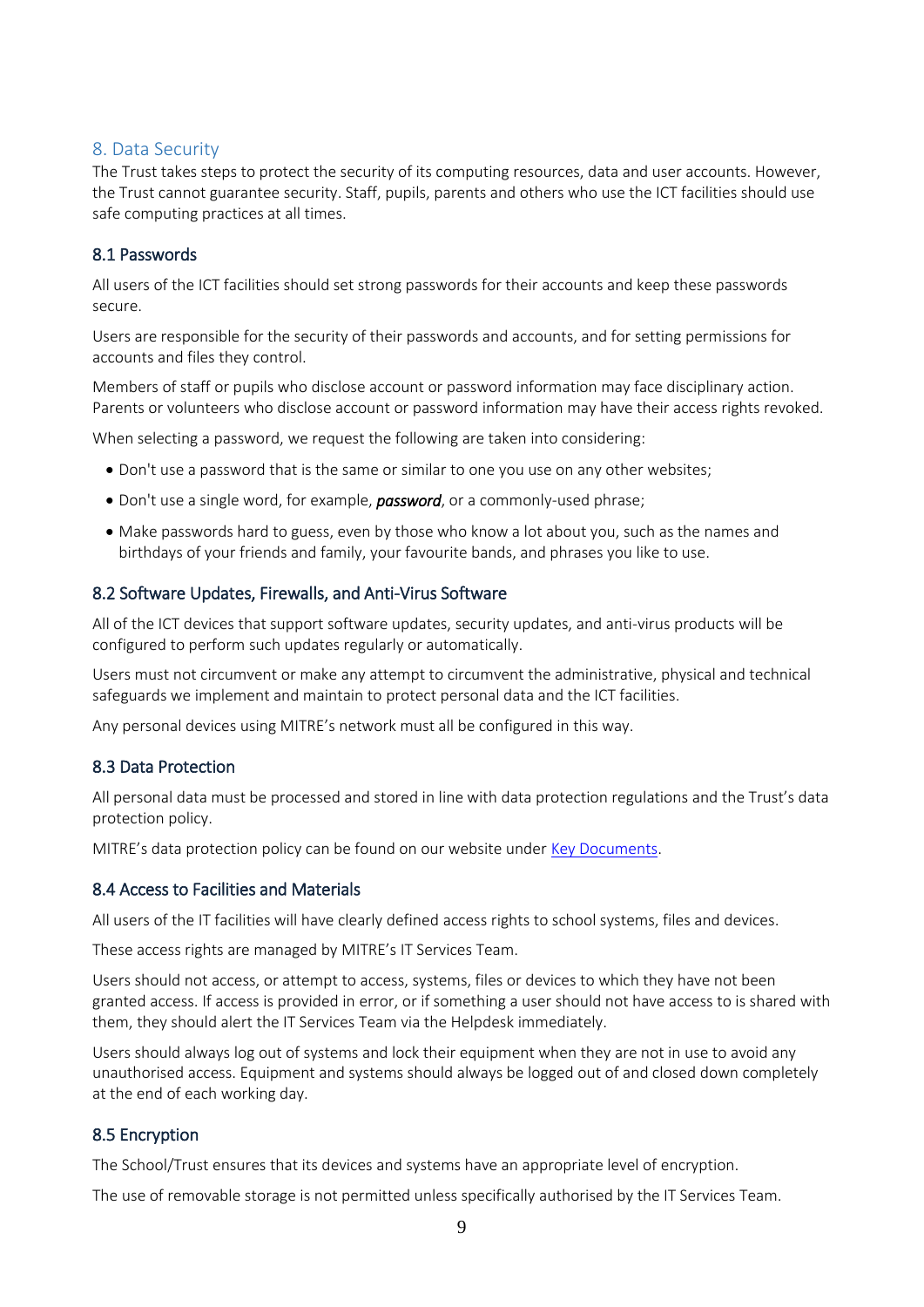Staff may only use personal devices (including computers and USB drives) to access school data, work remotely, or take personal data (such as pupil information) out of school if they have been specifically authorised to do so by the headteacher or Head of IT

Use of such personal devices will only be authorised if the devices have appropriate levels of security and encryption, as defined by the IT Services Team.

#### <span id="page-9-0"></span>9. Internet Access

MITRE wireless internet connections are secured. Various wireless networks existing across the MITRE each with a specific purpose. School/Trust owned devices will be configured to automatically connect to the correct Wi-Fi Network. The IT Services Team will be able to provide further guidance on which wireless networks to use and for which purpose for any other devices.

In the event that an inappropriate website or service is accessible on a Wi-Fi network, please report this immediately to the IT Services Team via the Helpdesk.

#### 9.1 Pupils

Dependent on the location, a Wi-Fi network may be available for use by pupils if permitted by the Head Teacher. Any Wi-Fi services for pupils is to aid learning and is not for recreational use.

Pupil Wi-Fi/Internet usage is subject to filtering and monitoring as detailed in this policy and in Esafety/Online Safety policies.

#### 9.2 Parents and Visitors

Parents and visitors are not permitted to use the Wi-Fi unless:

- A dedicated guest Wi-Fi exists at the required location AND,
- Parents are working with the school in an official capacity (e.g. as a volunteer or as a member of the PTA)
- Visitors need to access the school's Wi-Fi in order to fulfil the purpose of their visit.

A request should be made to the IT Services Team to validate these criteria and provide a unique authorisation code for Wi-Fi access. This request should be made in advance to the IT Services Team via the Helpdesk (itsupport@mitretrust.org.uk).

Staff must not give the Wi-Fi password to anyone who is not authorised to have it.

#### <span id="page-9-1"></span>10. Monitoring and review

The Head Teacher and Head of IT monitor the implementation of this policy, including ensuring that it is updated to reflect the needs and circumstances of the school/Trust.

#### <span id="page-9-2"></span>11. Related policies

This policy should be read alongside the school's policies on:

- Staying safe online
- Safeguarding and child protection
- Behaviour
- Code of Conduct
- Data protection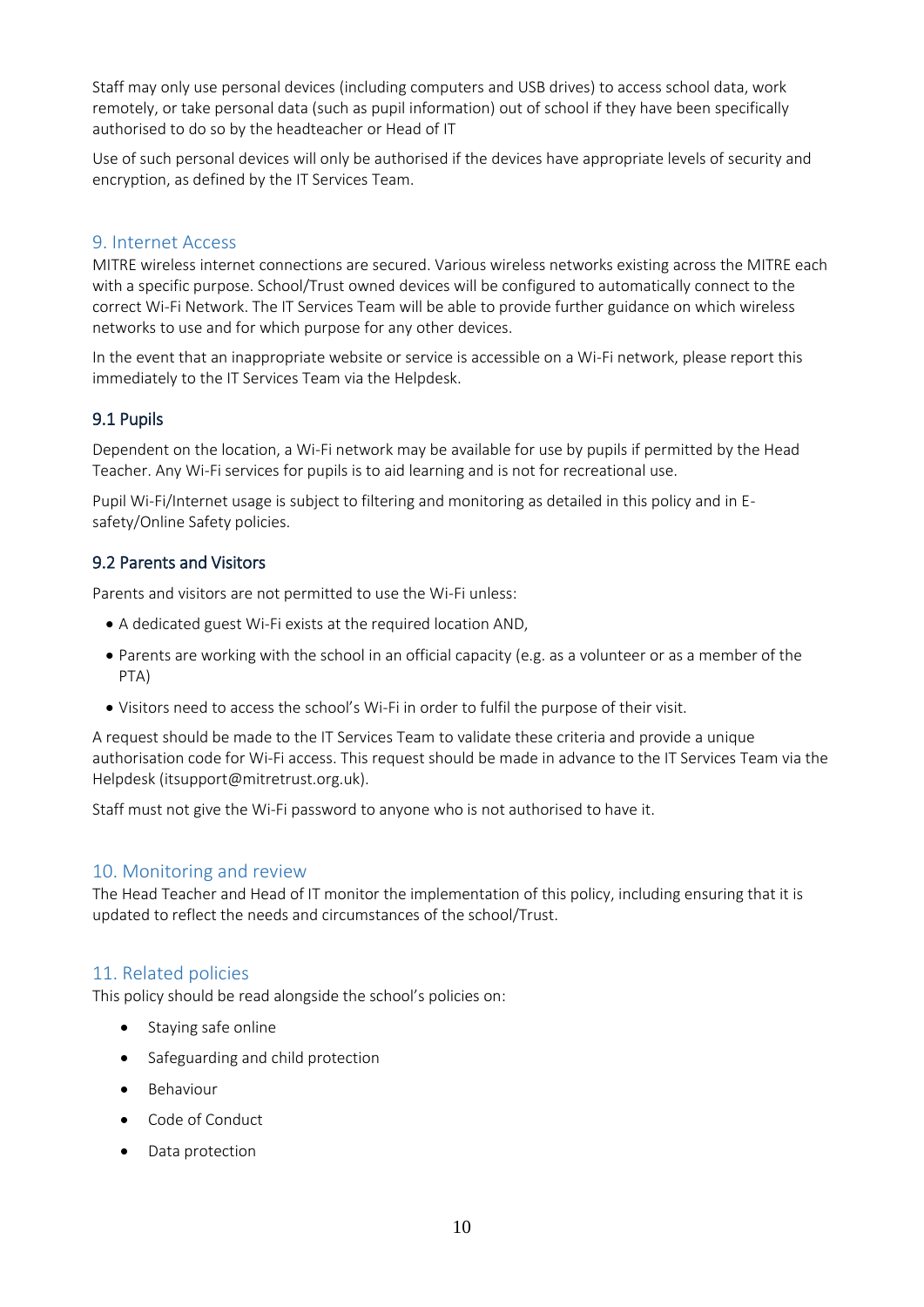# <span id="page-10-0"></span>Acceptable use of the school's ICT facilities and internet: agreement for Students and parents/carers

#### Name of Student:

When using the school's ICT facilities and accessing the internet in school, I will not:

- Use them for a non-educational purpose
- Use them to break school rules
- Access any inappropriate websites
- Access social networking sites (unless my teacher has expressly allowed this as part of a learning activity)
- Use chat rooms
- Open any attachments in emails, or follow any links in emails, without first checking with a teacher
- Use any inappropriate language when communicating online, including in emails
- Share my password with others or log in to the school's network using someone else's details
- Bully other people
- Circumvent security or filtering mechanisms in place on the IT Infrastructure.

I understand that the school will monitor the websites I visit and my use of the school's ICT facilities and systems.

I will immediately let a teacher or other member of staff know if I find any material which might upset, distress or harm me or others.

I will always use the school's ICT systems and internet responsibly.

I understand that the school can discipline me if I do certain unacceptable things online, even if I'm not in school when I do them.

#### Signed (pupil):  $\Box$

Parent/carer agreement: I agree that my child can use the school/academy ICT systems and internet when appropriately supervised by a member of school staff. I agree to the conditions set out above for pupils using the ICT systems and internet, and for using personal electronic devices on site, and will make sure my child understands these.

|  | Signed (parent/carer): | Date: |
|--|------------------------|-------|
|--|------------------------|-------|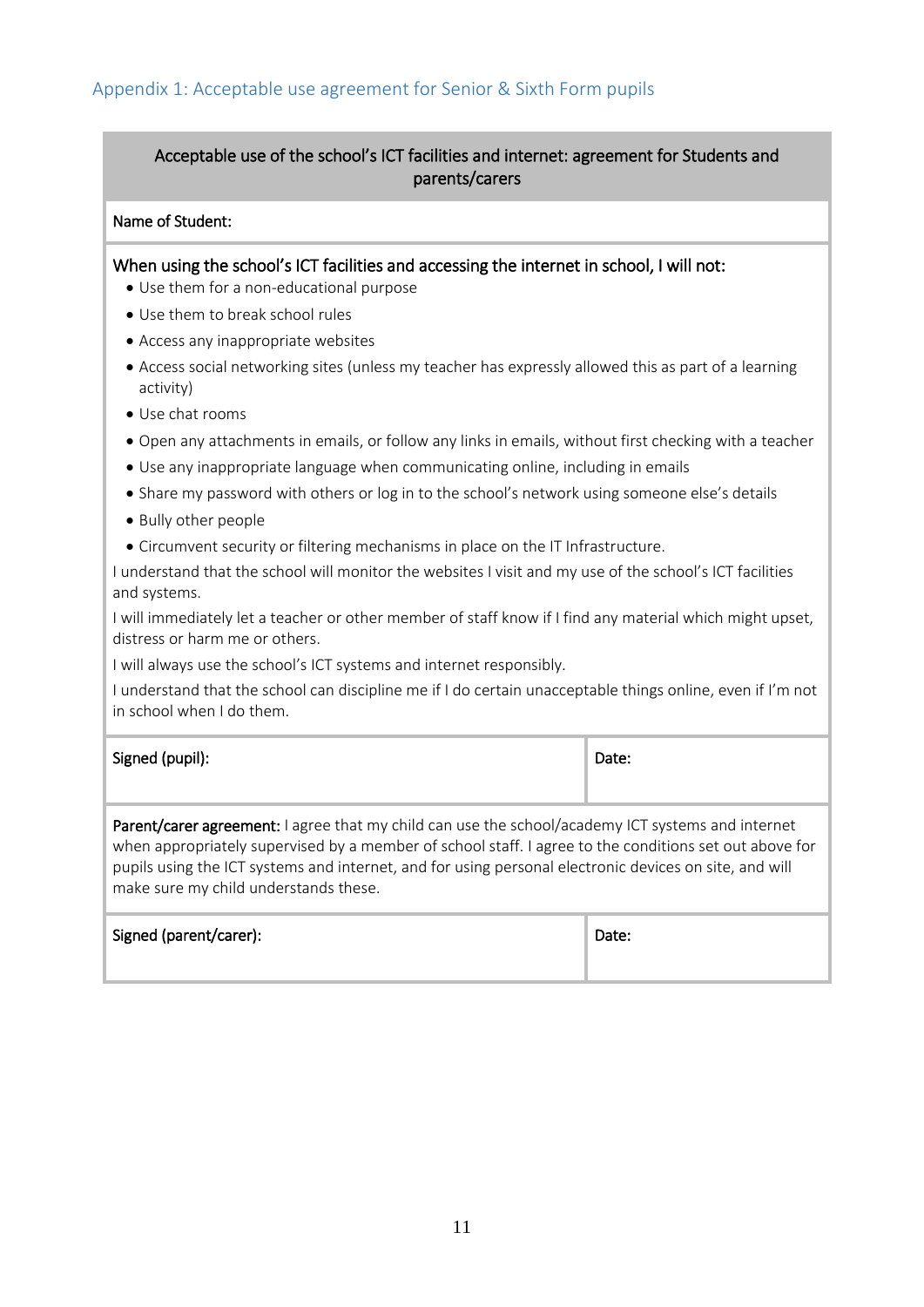# <span id="page-11-0"></span>Acceptable use of the school's ICT facilities and internet: agreement for pupils and parents/carers

#### Name of pupil:

#### When I use the school's ICT facilities (like computers and equipment) and get on the internet in school, I will not:

- Use them without asking a teacher first, or without a teacher in the room with me
- Use them to break school rules
- Go on any inappropriate websites
- Go on Facebook or other social networking sites (unless my teacher said I could as part of a lesson)
- Use chat rooms
- Open any attachments in emails, or click any links in emails, without checking with a teacher first
- Use mean or rude language when talking to other people online or in emails
- Share my password with others or log in using someone else's name or password
- Bully other people

I understand that the school/academy will check the websites I visit and how I use the school's computers and equipment. This is so that they can help keep me safe and make sure I'm following the rules.

I will tell a teacher or a member of staff I know immediately if I find anything on a school computer or online that upsets me, or that I know is mean or wrong.

I will always be responsible when I use the school's ICT systems and internet.

I understand that the school can discipline me if I do certain unacceptable things online, even if I'm not in school when I do them.

| Signed (pupil): | Date: |
|-----------------|-------|
|                 |       |

Parent/carer agreement: I agree that my child can use the school/academy ICT systems and internet when appropriately supervised by a member of school staff. I agree to the conditions set out above for pupils using the ICT systems and internet, and for using personal electronic devices on site, and will make sure my child understands these.

| Signed (parent/carer): | Date: |
|------------------------|-------|
|                        |       |